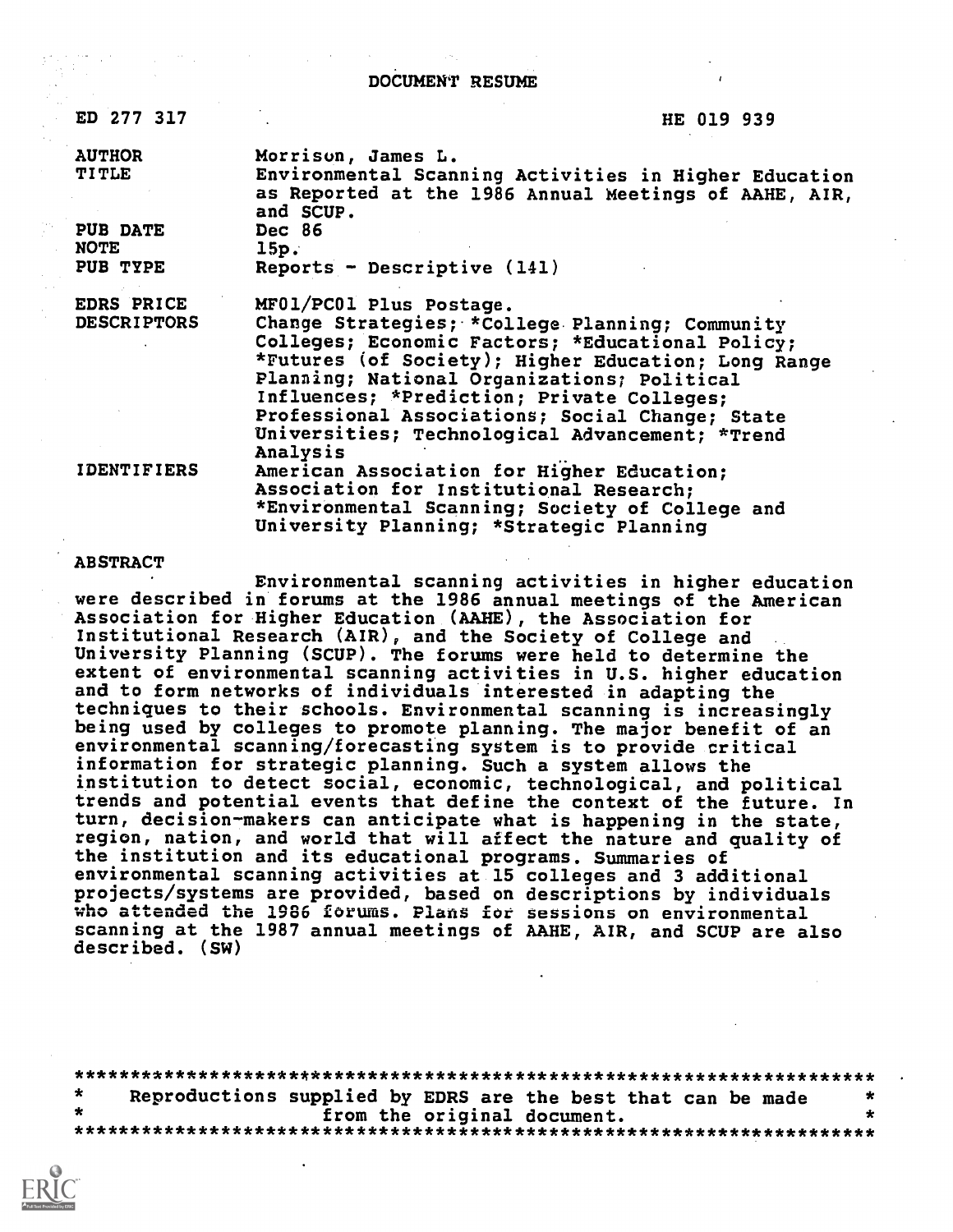Environmental Scanning Activities in Higher Education As Reported at the 1986 Annual Meetings of AARE, AIR, and SCUP

"PERMISSION TO REPRODUCE THIS MATERIAL HAS BEEN GRANTED BY

more

TO THE EDUCATIONAL RESOURCES INFORMATION CENTER (ERIC)."

U.S. DEPARTMENT OF EDUCATION Office of Educational Research and Improvement EDUCATIONAL RESOURCES INFORMATION CENTER (ERIC)

সৰ্nis document has been reproduced as<br>received from the person or organization<br>originating it.

0 Minor changes have been made to improve reproduction quality.

 $\bullet$ Points of view or opinionsstated in this docu- ment do not necessarily represent official OERI position or pohcy.

V 8 1 P

 $\boldsymbol{\mathcal{I}}$ 

James L. Morrison Professor of Education School of Education University of North Carolina at Chapel Hill Chapel Hill, North Carolina 27514 Phone 919 966-1354

December, 1986



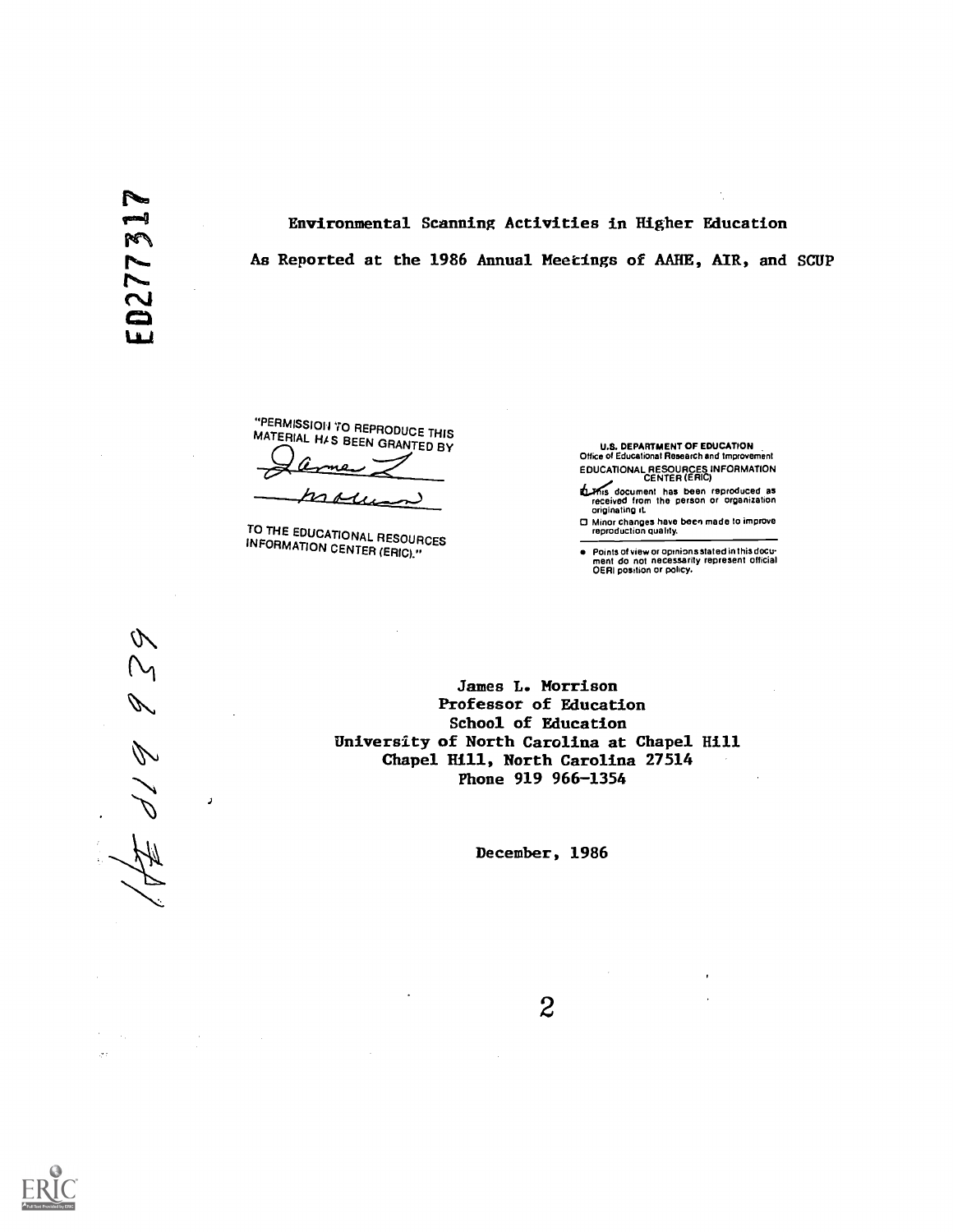Environmental Scanning Activities in Higher Education  $\ell$ s Reported at the 1986 Annual Heetings of AAHE, AIR, and SCUP

Environmental scanning is a technique increasingly used by colleges and universities in their planning processes. Brown and Weiner (1985) defined environmental scanning as "a kind of radar to scan the world systematically and signal the new, the unexpected, the major and the minor  $(p. ix).$ " Aguilar (1967) defined scanning as the systematic collection of external information in order to (1) lessen the randomness of information flowing into the organization and (2) provide early warnings for managers of changing external conditions. More specifically, Coates (1985) has identified the objectives of an environmental scanning system as including:

- \* detecting scientific, technical, economic, social, and political interactions and other elements important to the organization;
- \* defining the potential threats, opportunities, or potential changes for the organization implied by those events;
- \* promoting a future orientation in management and staff;
- \* alerting management and staff to trends which are converging, diverging, speeding up, slowing down, or interacting (pp. 2-13, 14).

The major benefit of an environmental scanning/forecasting system to an institution is in providing critical information for strategic planning (Cope, 1981; Kotler and Murphy, 1981; and Keller, 1983). Such a system allows the institution to detect social, technological, economic, and political trends and potential events which define the context of the future. In turn, decision

2

 $\mathbf{B}$  . The set of  $\mathcal{S}$ 

 $\label{eq:2.1} \frac{1}{\sqrt{2}}\int_{0}^{2\pi} \frac{1}{\sqrt{2}}\left(\frac{1}{\sqrt{2}}\right)^{2} \frac{1}{\sqrt{2}}\left(\frac{1}{\sqrt{2}}\right)^{2} \frac{1}{\sqrt{2}}\left(\frac{1}{\sqrt{2}}\right)^{2} \frac{1}{\sqrt{2}}\left(\frac{1}{\sqrt{2}}\right)^{2} \frac{1}{\sqrt{2}}\left(\frac{1}{\sqrt{2}}\right)^{2} \frac{1}{\sqrt{2}}\left(\frac{1}{\sqrt{2}}\right)^{2} \frac{1}{\sqrt{2}}\left(\frac{1}{\sqrt{2}}\$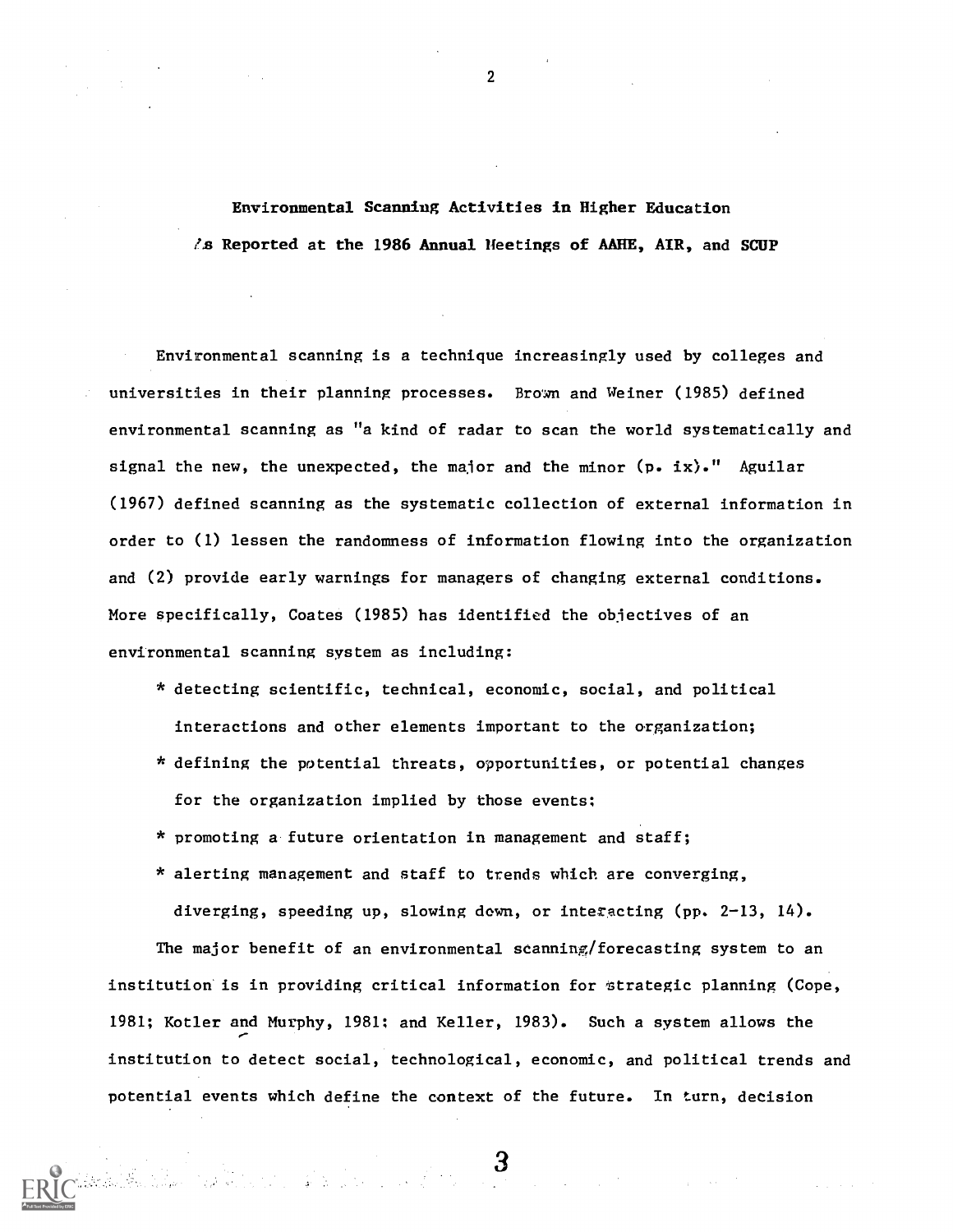makers can anticipate what is happening in the state, region, nation, and world that will affect the nature and quality of the institution and its educational programs.

There are a number of ancillary benefits. For example, participants in the system begin to examine all information with the question, "What are the implications of this article (lecture, radio/TV program) for my department/college?" Indeed, this subtle outcome--the development of an active orientation to the external environment and to the future--may well be an outcome which is as important as any other. Moreover, in interacting with colleagues in program areas or on the environmental scanning abstracts evaluation committee, this future orientation is not only reinforced, but team building is enhanced (Morrison, 1985).

In order to ascertain the extent of environmental scanning activities in American higher education and to form networks of individuals interested in adapting the techniques to their own institutions, forums on this topic were held at the 1986 annual meetings of the American Association for Higher Education (AAHE), the Association for Institutional Research (AIR), and the Society of College and University Planning (SCUP) (Morrison, March, 1986; June, 1986, 1986). The purpose of this paper is to report those environmental scanning activities as described by individuals attending these forums, and to describe plans for sessions focussing on environmental scanning at the 1987 annual meeting of those associations.

## Reports

Kathleen K. Bissonnete (West Virginia) and Jeffrey E. Dutton (SUNY Buffalo) have developed the Higher Education Media Scan (HEMS) Reference System, a system designed to meet the specific issue-related information retrieval needs of administrators by providing easy access to bibliographic entries on major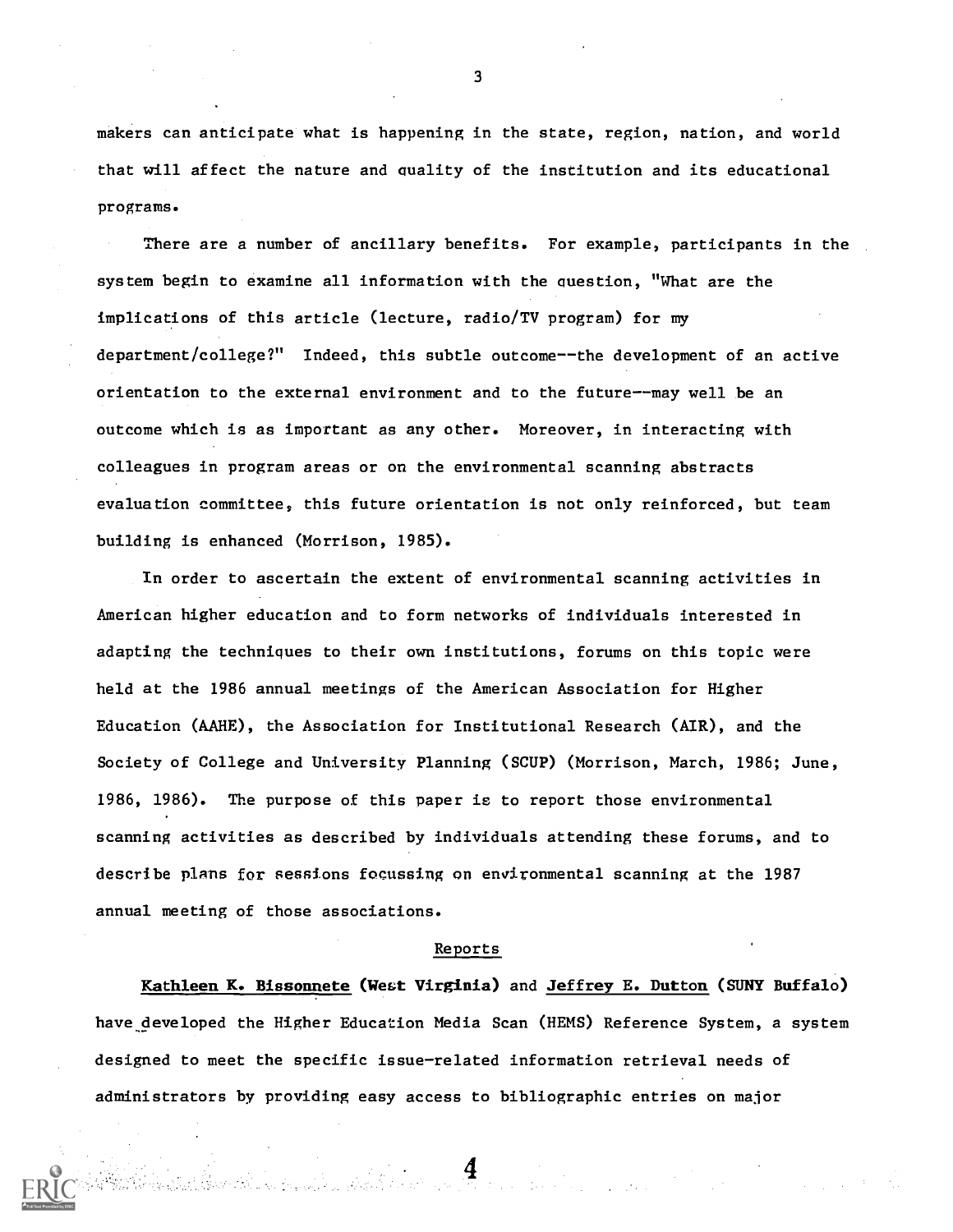articles published in current volumes of The Chronicle of Higher Education, Academe, Higher Education and National Affairs, Change, the ERIC-ASHE series, and New Directions for Institutional Research. Each article included in the data base is described by keywords. Entries are retrievable by these same keywords. Users can also add institutional and area-specific publication entries. HEMS is contained on IBM compatible disks. The developers are interested in obtaining volunteers who would agree to systematically review other information resources to put on the HEMS. system. For further information, call Kathy Bissonnete (304-293-4906) or Jeff Dutton (716-636-2791).

Lawrence A. Brown, Lane Community College, reports that while they are not yet engaging in direct environmental scanning activities, they are in a planning phase. That is, they have conducted a campus wide general meeting attended by vice-presidents, deans, many department heads, and members of the faculty and staff. This was largely a brainstorming session in which they identified the range of areas in which they ,needed to gather environmental data and then identified specific kinds of data to monitor within each area. This process is being coordinated by Ms. Jake Aspinwall-Lamberts, Director of Institutional Research, Planning, and Evaluation.

John D. Burton, DePaul, reports that his office prepared an Environmental Scanning Databook February, 1985, in order to assist with the planning process. The topics included economic and demographic data on the Chicago and Illinois areas, student market data, and comparative institution profiles. Tables were produced in a loose-leaf format so they could be easily updated.

Richard Clugston and Steven Schomberg (Minnesota) conducted a workshop, "The 'Nine Nations' Approach to Trend Analysis in North America," at the NUCEA conference this past April. They have been requested to submit a book proposal on environmental scanning to Jossey-Bass and to describe the workshop for the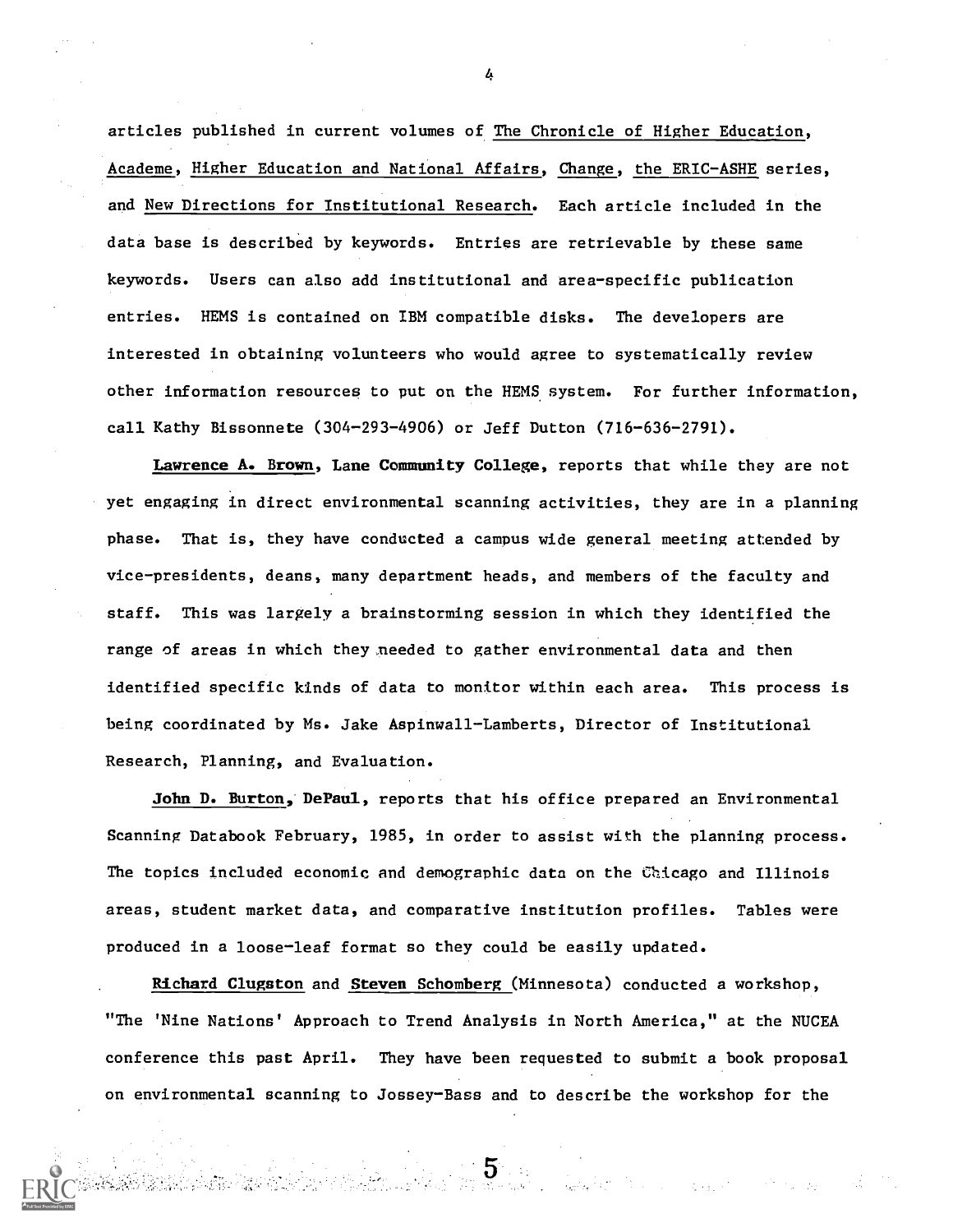NUCEA journal. In addition, they with their colleague Ann Pflaum, have been conducting environmental scanning workshops for various units of the University of Minnesota.

Rick reports that the Minnesota State Planning Agency produces a newsletter, "Future Scans." The newsletter obtains scanning information from various individuals within and outside of the Agency as well as from the National Scanning Board of the Council of State Planning Agencies. Members of the University of Minnesota's External Scanning/Issues Management Group maintain a working relationship with the agency.

W. Donald Crump, University of Alabama, reports that the UA administration is committed to an environmental scanning process. Their task is to decide whether sources currently exist that the institution might tap or if they need to develop their own cadre of scanners. The planning council identified major trends in a workshop earlier this year. Plans are underway for a selected group of faculty members to judge the validity of these trends and assess their potential impact on university programs.

Martha L. Hesse (Michigan State University) reports using two existing environmental scanning networks in developing MSU's planning assumptions related to the external environment--the United Way of America and the American Council of Life Insurance Underwriters. Each network has products that are:

- 1. available in the spirit of public domain;
- 2. cover the same macro-environmental trends which are of interest to colleges and universities (i.e., economic, legal-political, socialdemographic, technological);

3. scan many of the same primary sources in which we are interested; and

4. provide some degree of "raw data" as well as interpretative and integrative analysas.

ta tan.<br>Tantaka di kabang kata masi di tana dalam kata da tan dalam dalam

5.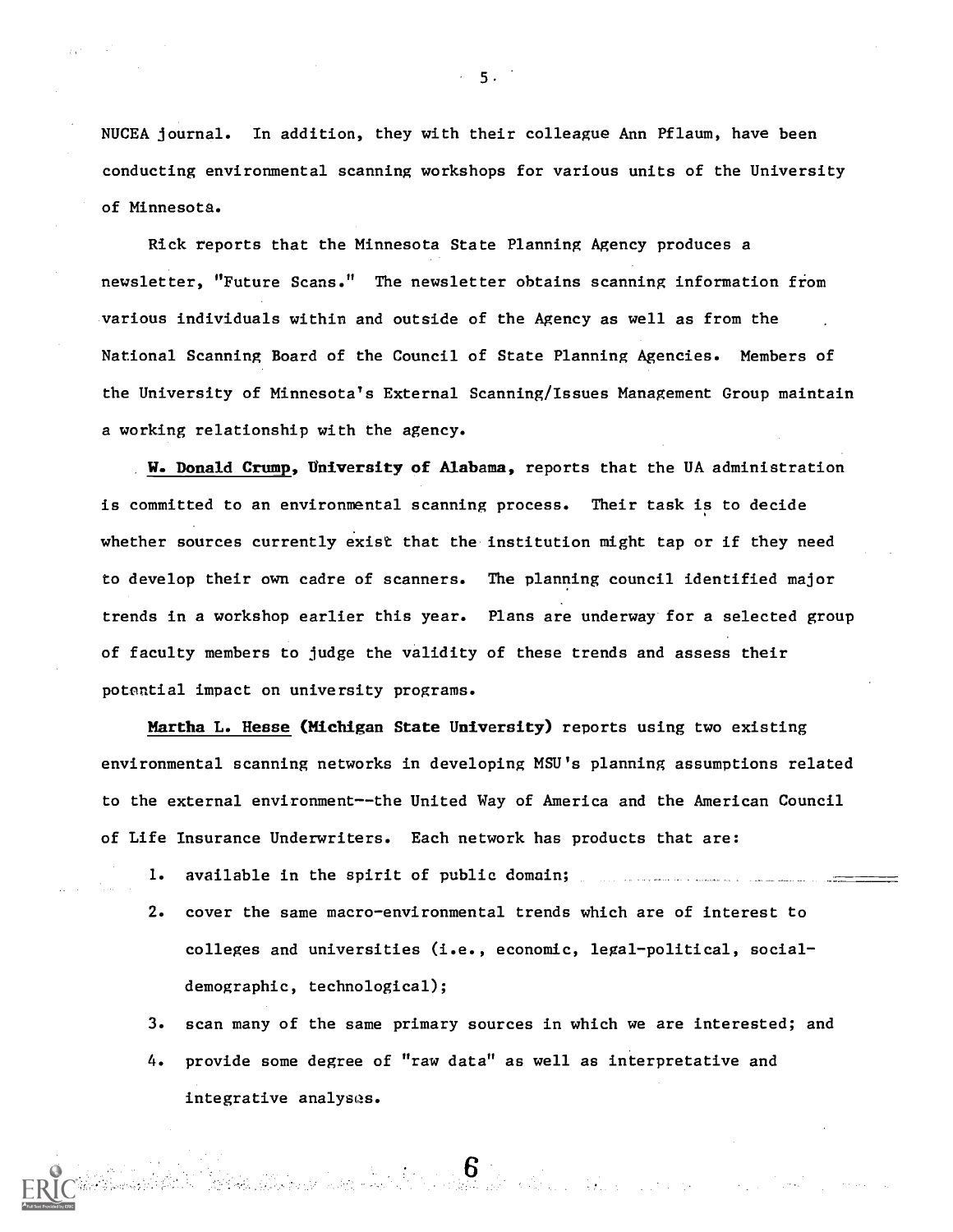Additionally, the United Way and the Life Insurance Council each have a process which is compatible not,only,with the other in terms,of.approach but is also compatible with the centrally initiated, decentralized, long-range and strategic planning model being implemented at MSU. The University, therefore, has elected to take advantage of the products available through theenvironmental scanning-networks-of,both agencies. The state and construction of the

For example, a MSU/local United Way-relationship is being structured and negotiated. .It includes metered access to the Human Care Network's, electronic data base, the commitment of MSU to share results of their scanning with the network, and the symbiotic tie of MSU planning information with United Way planning-information through the service of the Assistant to the President on the local United Way Board of Directors. This relationship holds the potential of providing a structure for linking selected dimensions of environmental  $\cdots$ . scanning together with other.land-grant-AAU institutions. Local United.Ways provid access to a national organizational framework geographically available and consistent with the public service missions of land-grant institutions.

The Trend Analysis Program (TAP) as developed by the American Council of Life Insurance Underwriters is being adapted at MSU to provide a department/school and college/Major Administrative Unit (MAU) environmental scanning focus. While MSU does have a sanctioned-set-of-university-levelenvironmental assumptions, they are short range and applicable only indirectly to the departments and college levels of strategic planning. However, it is at the departmental level that the strategic thinking of those closest to and most influential on a particular discipline is best integrated into planning for the university as a whole. The TAP process adapts well to the collegial dialogue, "in house" expertise, and the academic governance system in place at MSU.

A faculty member in the MSU College of Business with national stature in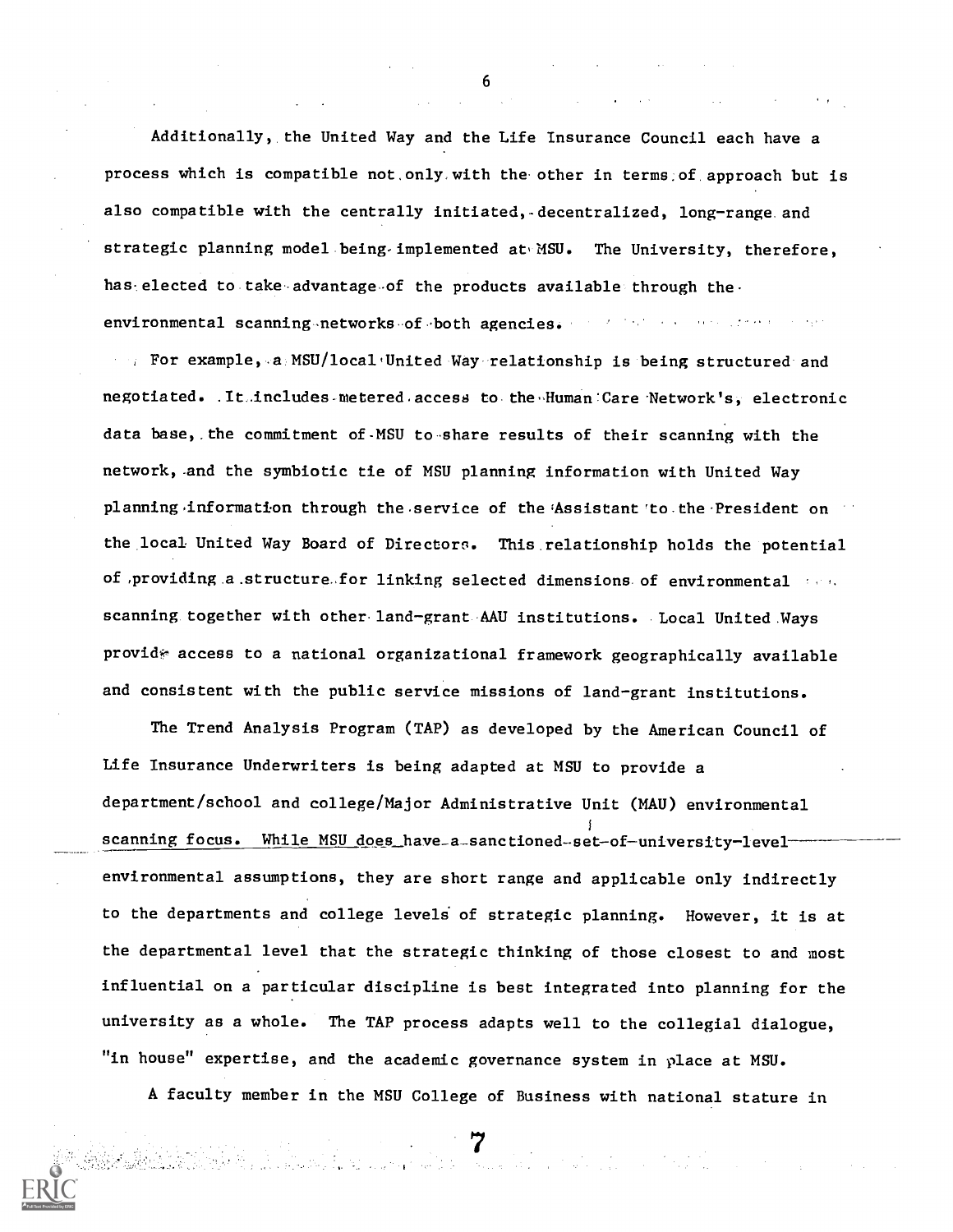strategic planning for both profit and non-profit organizations will assist in the adaptation of the TAP to particular units and will design a pilot workshop for faculty participation in environmental scanning and analysis. Included in the design will be a component to formalize the approach to using the United Way environmental scanning data base. Specifically, a strategic issues group will be formed to scan, monitor, and analyze MSU's external environment not covered by United Way.

7

During the most recent planning cycle, department chairpersons and school directors were asked to formulate projections about selected data elements in the MSU institutional data base. Each unit was given five years of historical data relating to their students, courses, faculty/staff, and finances. On a 1-5 scale, ranging from significant decrease to significant increase, each unit was asked to project direction and magnitude of change through FX 1990. Subsequent to each unit's consideration of the characteristics, each college or MAU had articulated a similar projection for the entire college or MAU.

This process is designed to be an essential link between the external environmental scanning activities and the internal perceptions as related to the full strategic context within which planning will continue for MSU. Thus, projections based on a unit's current commitments and future intentions when compared, contrasted (and enlightened) with data and information from the environmental scanning process provide a strong basis for purposive decisions that-not-only-respond-to-but-also-create-the-future-for-Michigan-State University.

Robert H. Glover and Michael R. Mills, University of Hartford, report that the Office of Planning and Institutional Research has regularly monitored student pricing and faculty salary levels at comparable institutions and tracked demographic trends in their primary market states for the last five years. They

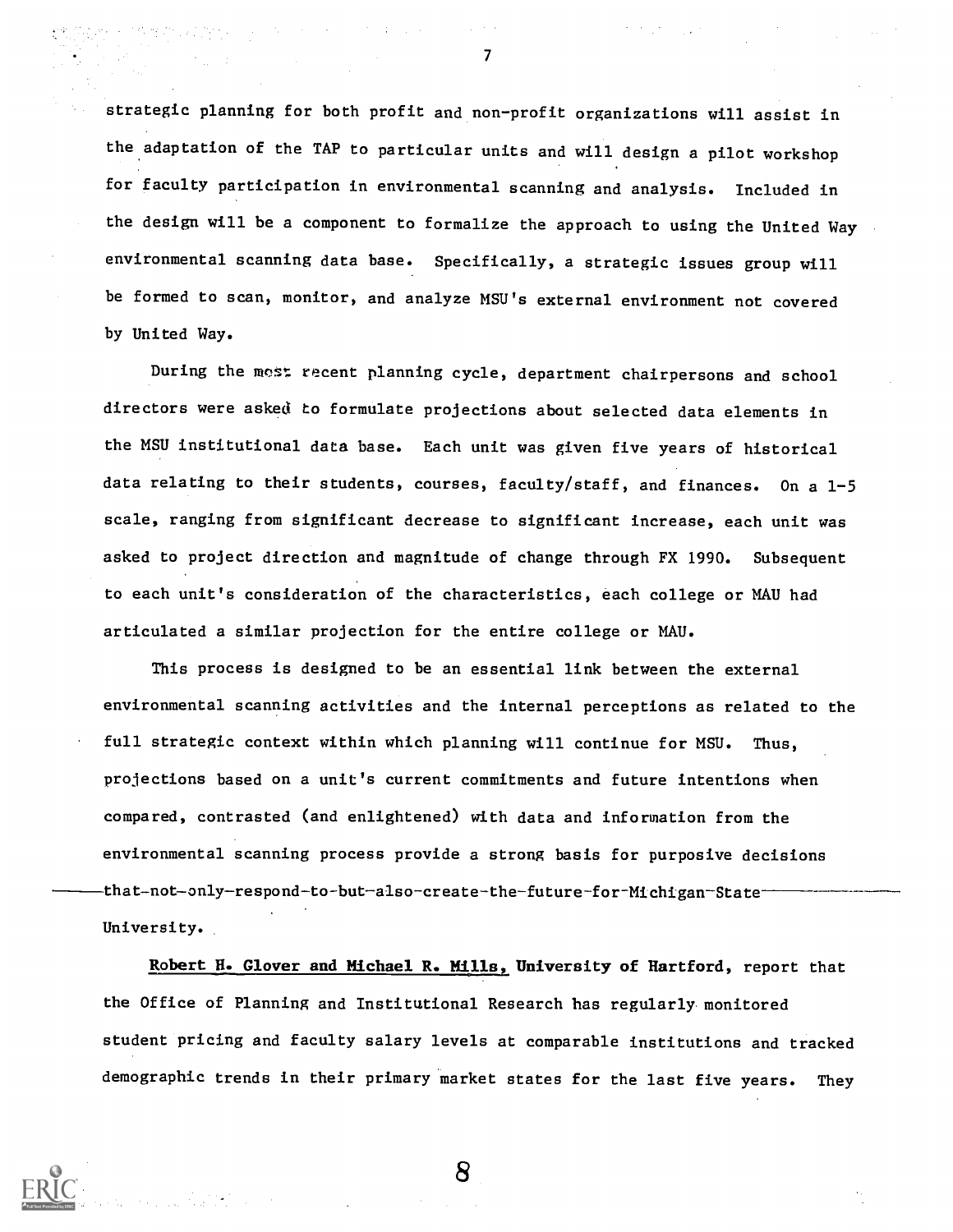maintain this information in Lotus 1-2-3 worksheets. In addition, they monitor HEPI and CPI trends and conduct occasional bibliographic searches and/or analyses.of financial aid, financial resources and expenses, curricula, and faculty and staff benefits at other institutions.

The University of Hartford initiated a strategic planning process in 1985-86. Environmental scanning, although an element of the process, was not as systematic or comprehensive as they would have liked. Nevertheless, the process did identify several key issues they will analyze through issues management task forces, including enrollment management, academic computing, and information services. Another task force will focus on.assumptions and trends, a vital piece of the continuing strategic planning process.

Joel D. Lapin, Catonsville (Maryland) Community College, has prepared an External Environmental Forecast for use in the institution's planning and development office. The forecast presents information from a variety of sources on the short and long-term future of areas of particular interest to the college' e.g., national and local demographic and economic changes, including occupational growth and labor force projections; social and political climates and changes in the years ahead; and the current condition and future of higher education in Maryland and nationally. This 135 page report is in loose-leaf format for easy updating through periodic memos.

Lowell Lueck, Western Illinois University, reports that his president appointed a "futuristics" committee this past year charged with scanning the external environment for emerging trends and issues. The IR office gathered data on those trends identified in the scan and made projections on selected demographic trends. The results are fed into the strategic planning process and will be used as they implement current goals and objectives. Lowell has suggested a procedure next year to provide selected faculty with released time

9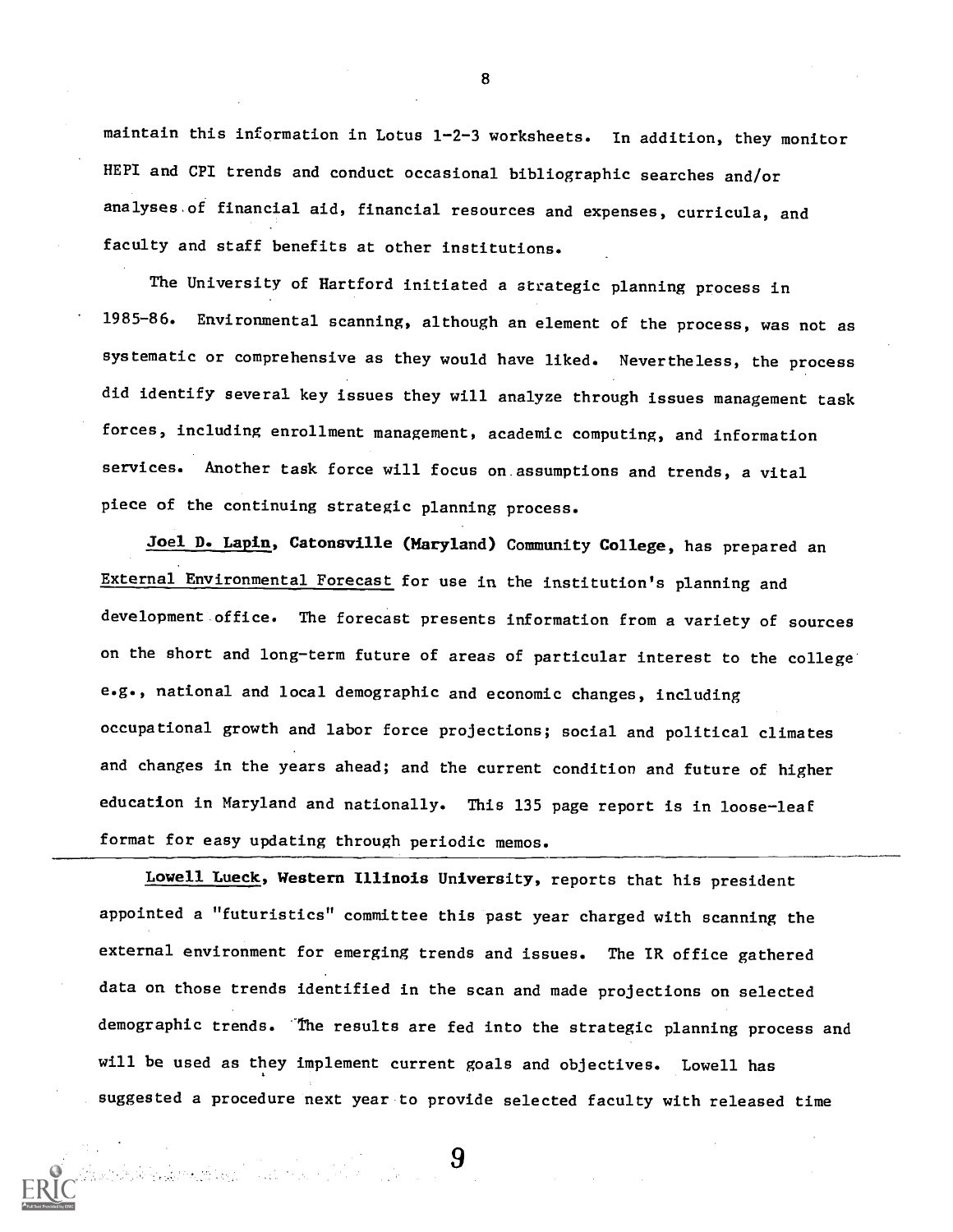from teaching to serve on the scanning committee and monitor emerging trends and issues. These people will be supervised by the director of institutional research and planning who will have the responsibility for training scanners and abstractors.

Harold W. Imndy, Grambling State University, reports that GSU implemented a strategic planning process in 1981 which includes environmental scanning. Although the university's Analytical Studies Team was initially responsible for environmental scanning, the Office of Planning and Analysis now coordinates the process.

Tom Mecca, Piedmont Technical College, reports that various faculty members on an irregular and ad hoc basis submit articles regarding trends/forecasts to his office. This material plus other material collected in his capacity as co-editor of Trend Digest are used as the basis for a notebook on trends and forecasts which is used in the ED QUEST process at his institution.

Mark Meredith, University of Colorado Central Office, reports that the recently initiated a strategic planning effort for all four campuses, one portion of which includes an environmental scan, facilitated by use of a consultant (Jack Bertram), Each campus is with completing charged their version of the scan and perform its own analysis of applications.

James L. Morrison (UNC-Chapel Hill) is currently consulting with the University of Georgia's Center for Continuing Education and the University of Alabama's Planning Council on incorporating an environmental scanning component into their strategic planning process. The Georgia Center project began last summer and is being written up as a case study for publication as a monograph; the Alabama project began this past January.

In addition, he is writing a manual (with Thomas V. Mecca) on methods and procedures of linking environmental scanning to strategic management (ED QUEST).

10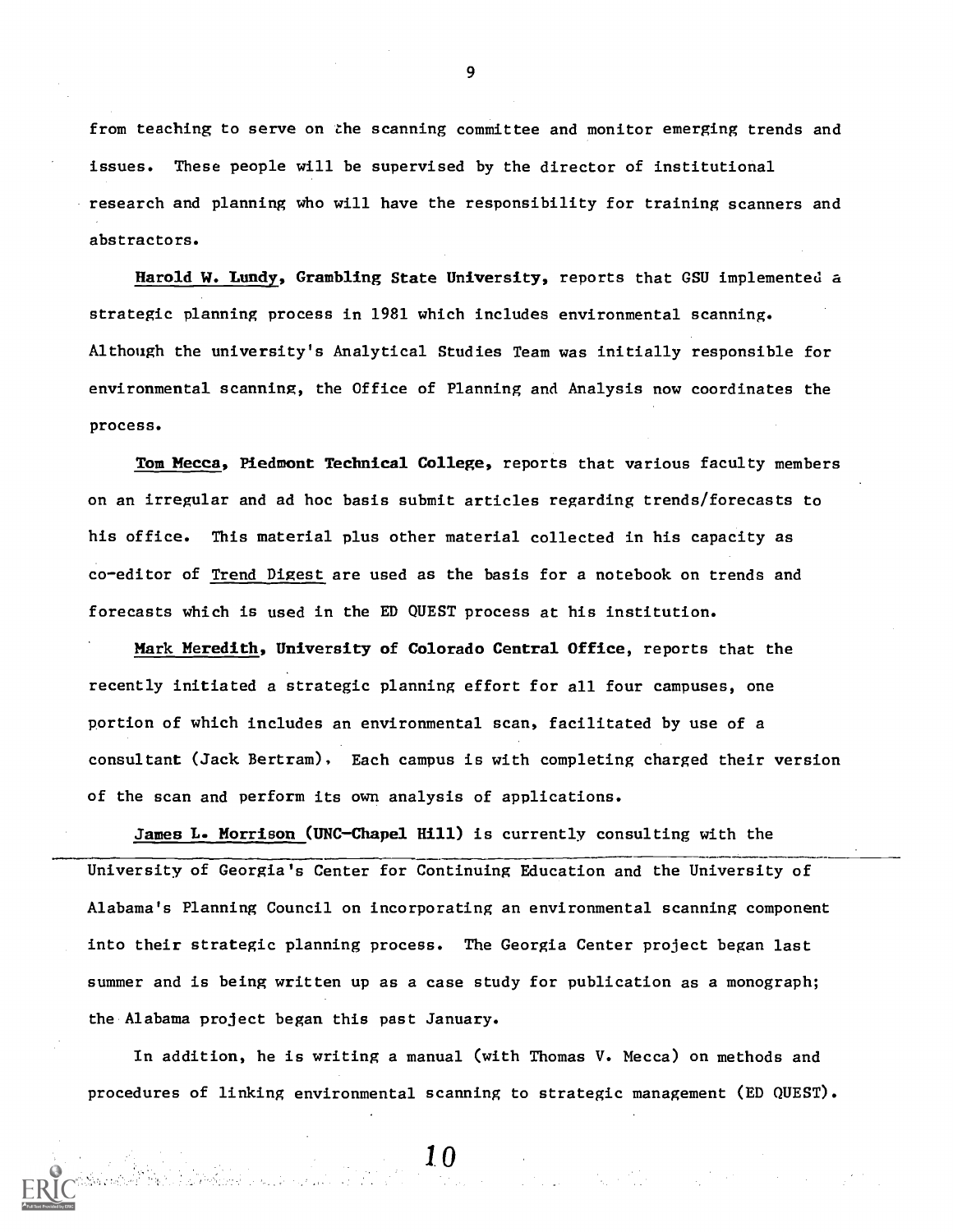This manual was used in an all day workshop at the annual AACJC meeting last April in Orlando and in a day and a half workshop at SCUP 21. The manual is designed to explain and illustrate how to:

- 1. specify the nature of the institution in terms of mission components, strengths and weaknesses, and performance indicators;
- 2. establish an environmental scanning system to identify critical trends, events, and emerging issues;
- 3. identify and assess the impact of critical trends and events;
- 4. develop alternative visions (scenarios) of the future;
- 5. identify strategic policy options in response to these scenarios;
- 6. evaluate these options for robustness across scenarios;
- 7. incorporate these policies in the operational and strategic plans of the institution.

This past May, he conducted a day long environmental scanning workshop with some 60 North Carolina college and university presidents and/or their representatives. An advisory committee formed after the workshop requested him to write a brief concept paper on the structure and functioning of an environmental scanning consortium serving all institutions in North Carolina. Potential services of this consortium are to:

1. Establish the environmental scanning activity of the consortium through developing an environmental scanning taxonomy, recruiting and training scanners at member institutions, assigning scanners specific information resources for them to review and abstract those items which have implications for higher education, and instructing scanners how to submit their abstracts electronically to the consortium office in accordance with the taxonomy.

2. Assist presidents and planning staffs at member institutions as to how they may use the information in the data base to identify those critical trends

 $\label{eq:2.1} \mathcal{L}(\mathcal{A}) = \mathcal{L}(\mathcal{A}) = \mathcal{L}(\mathcal{A}) = \mathcal{L}(\mathcal{A}) = \mathcal{L}(\mathcal{A})$ 

11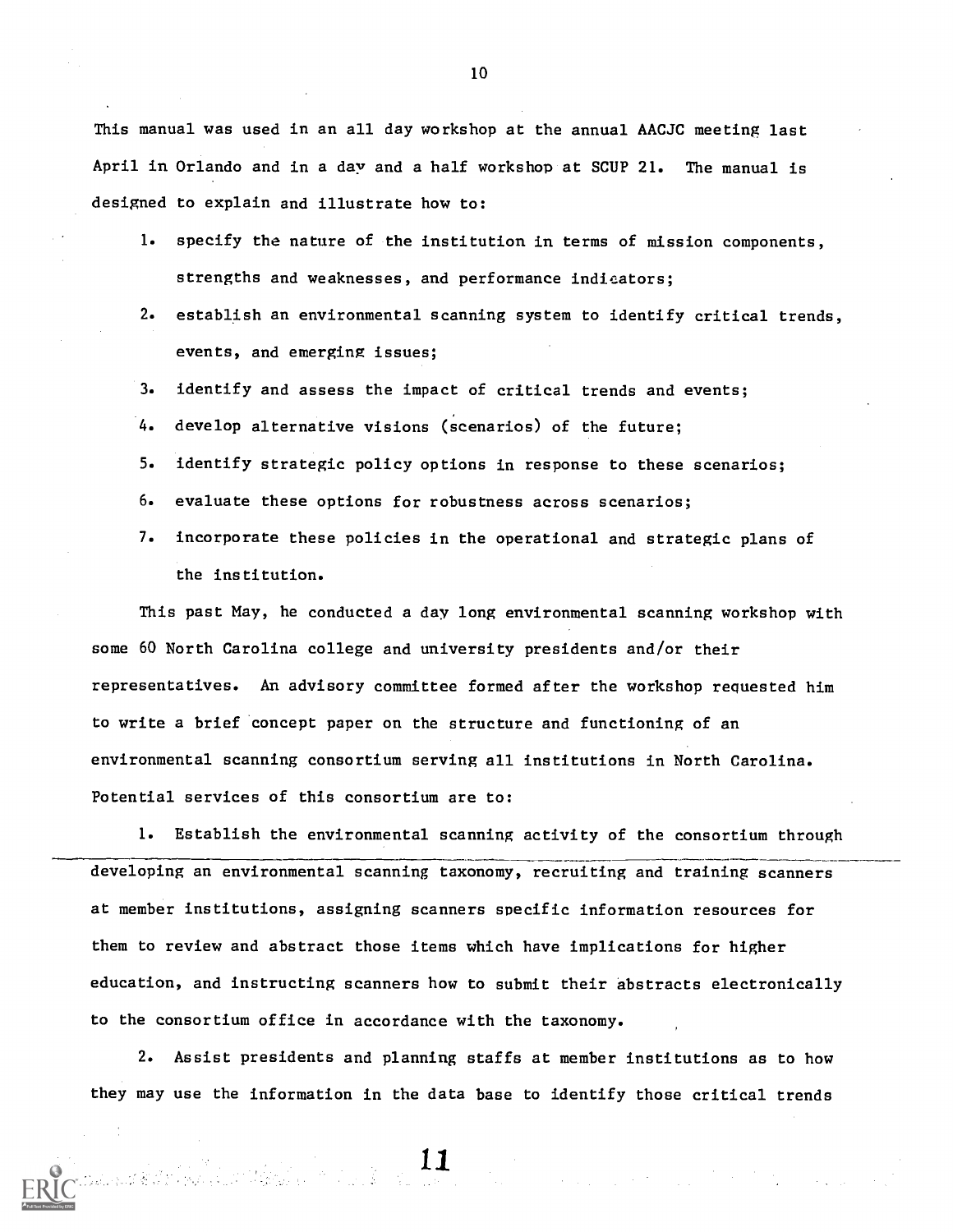and events which form the contexts of their future.

3. Develop a monitoring capability of those trends identified at member institutions as important to their future. This would require gathering social and economic indicator data on state, regional, national and perhaps international levels so that member institutions could get this data on demand.

4. Develop expert forecasting capability to augment forecasting performed at member institutions.

5. Develop a capability of writing in-depth issue briefs on request from member institutions or of recommending experts who perform these tasks. These briefs would be available to any member of the consortium.

6. Publish a bimonthly newsletter summarizing the ongoing data collection activity of the consortium and highlighting those items of particular interest.

7. Sponsor annual conferences for volunteer scanners which would focus on the items in the data base, and provide examples of how this information is being used by member institutions in their planning process.

Richard Netzel, Metropolitan State College, reports that MSC is revising its planning process. Environmental scanning will be an important component contributing to the development of planning assumptions. Richard seeks cooperative arrangements for scanning to help in the process as well as to share in the collection and analysis of information.

William F. Roark, Georgia Southwestern, is a member of the University System of Georgia's Administrative Committee on Institutional Research and Planning, a committee concerned with information handling as well as research and planning methodologies. At Southwestern, Bill has prepared an environmental scan as part of the Three Year Action Plan.

Jack Sites, Brenau, is directing a "planning readiness" project designed to move a "non-planning institution" into a planning mode. Since the environmental

1 2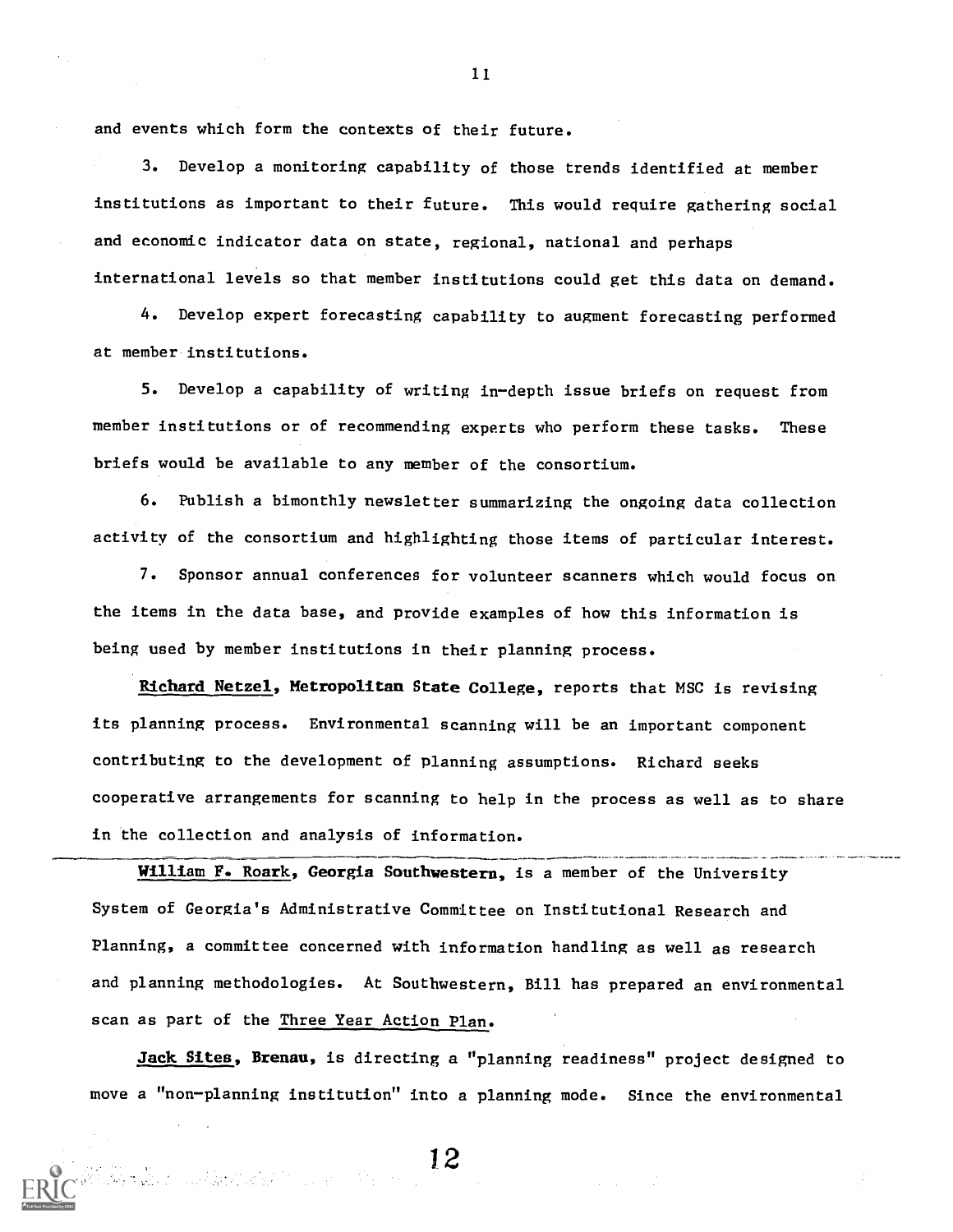scanning component is critical to the overall success of the project, the "marketing group" is assisting administrators and institutional researchers with data collection and distribution. Jack is interested in methods and procedures of acquiring and incorporating data into the institutional plan.

Sally Sheppard, Cambrian College, is engaged in a continuous update of an employer data base for the college catchement area highlighting training needs and hiring forecasts. The data base is stored on a VAX mainframe and is accessed through POWERHOUSE software. She and her colleagues regularly scan: MacLean's, Saturday Night, Financial Past, Canadian Business, Business Week, Econoglobe, The Globe, Air-Mail, The Toronto Star, The Financial Post, and regional economic forecasts and professional journals.

Elizabeth Wroblewski, College of St. Catherine, reports that 20 people from different areas of the college have been engaged in environmental scanning and forecasting. They have, for example, used probability impact exercises to identify critical trends and potential events, and have developed scenarios of possible alternative futures for use in strategic planning. The college is currently refining their capacity for organizing, storing and retrieving scanning information.

## Plans for 1987

Plans are underway to hold a variety of sessions concerning environmental scanning at the 1987 annual meetings of AAHE, AIR, and SCUP. This is to say, several proposals are currently under consideration by or have been approved program committees of these organizations. For example, at AAHE (Chicago, March 1-4), there will be a four hour workshop, "On How to Study the Future of Your College..." which focuses on the use of information obtained through environmental scanning in planning for the future of a college. In addition, the AAHE Environmental Scanning Network will hold a two hour breakfast meeting

13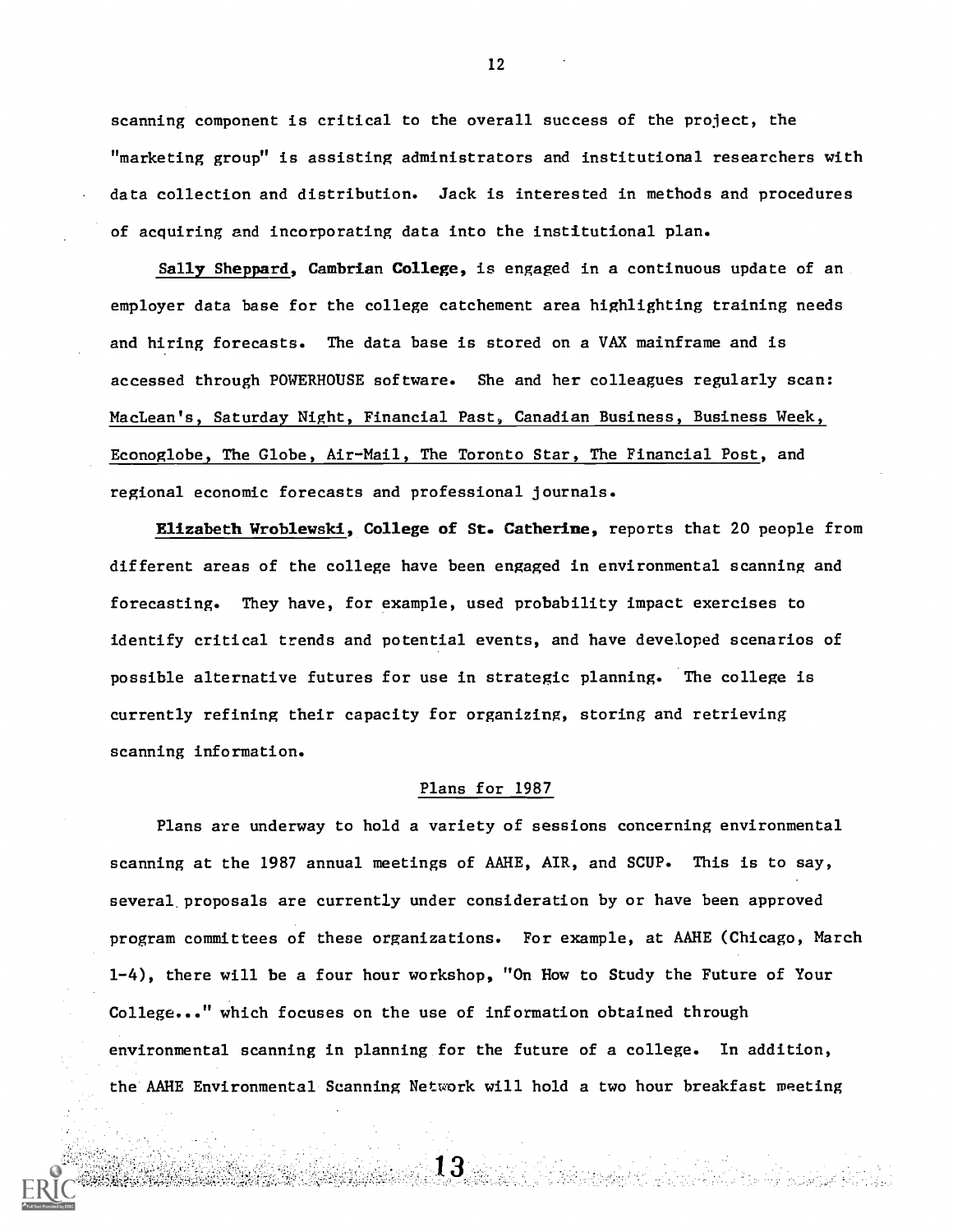on Tuesday, March 3. At the AIR meeting (Kansas City, May 3-6), a one-day preconference workshop on.ED QUEST will be presented as well as a one-hour session of the AIR Special Interest Group on Environmental Scanning. Finally, several sessions have been proposed for SCUP 22 (to be held in Washington, D.C., July 23): (1) a description and history of two exemplary scanning programs--the Trend Analysis Program of the American Council of Life Insurance and the United Way of America Environmental Scanning Program, (2) a presentation of the use of selected futures research techniques in the strategic planning activities of the United Way of America, (3) a SCUP Environmental Scanning Network Breakfast and (4) a 12 hour ED QUEST workshop. The SCUP program committee will make their decisions on these proposals during February, 1987.

## References

- Aguilar, F.J. (1967). Scanning the business environment. New York: Macmillan.
- Brown, A. & Weiner, E. (1985). Supermanaging: How to harness change for personal and organizational success. New York: Mentor.
- Coates, J.F., Inc. (1985, July). Issues identification and management: The state of the art of methods and techniques. Research project 2345-28. Palo Alto, California; Electric Power Research Institute.
- Cope, R. (1981). Environmental assessments for strategic planning. In N. L. Poulton (Ed.), New directions for institutional research: Evaluation of management and planning systems (Vol. 31, pp. 5-15). San Francisco: Jossey-Bass.
- Keller, G. (1983). Academic strategy: The management revolution in American higher education. Baltimore: Johns Hopkins.

14 - Santa Martin, artsur altres e

Kotler, P. & Murphy, P. (1981, September/October). Strategic planning for